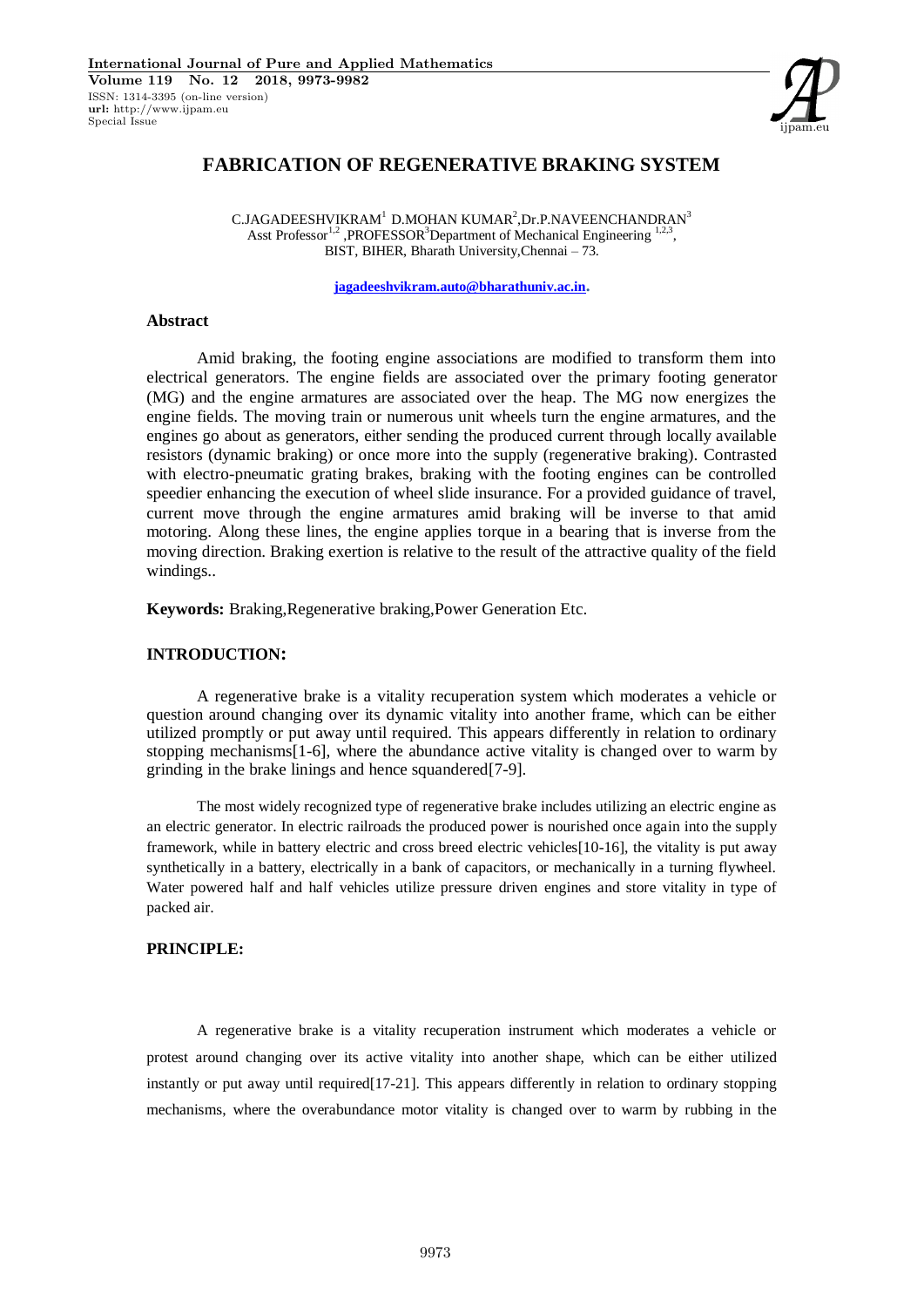brake linings and hence squandered. The most well-known type of regenerative brake includes utilizing an electric engine as an electric generator. In electric railroads the created power is nourished once more into the supply framework[22-26], though in battery electric and half breed electric vehicles, the vitality is put away synthetically in a battery[27-31], electrically in a bank of capacitors, or mechanically in a turning flywheel. Water driven cross breed vehicles utilize pressure driven engines and store vitality in type of packed air. Vehicles driven by electric engines utilize the engine as a generator when utilizing regenerative braking: it is worked as a generator amid braking and its yield is provided to an electrical load; the exchange of vitality to the heap gives the braking impact. Regenerative braking is utilized on half and half gas/electric autos to recover a portion of the vitality lost amid halting. This vitality is spared in a capacity battery and utilized later to control the engine at whatever point the auto is in electric mode[32-36].

Early cases of this framework were the front-wheel drive changes of stallion drawn taxis by Louis Antoine Krieger (1868–1951). The Krieger electric landaulet had a drive engine in every front wheel with a moment set of parallel windings (bifilar loop) for regenerative braking. In England, the Raworth arrangement of "regenerative control" was presented by tramway administrators in the mid-1900s, since it offered them monetary and operational advantages as clarified by A. Raworth of Leeds in some detail These included tramway frameworks at Devonport (1903), Rawtenstall, Birmingham, Crystal Palace-Croydon (1906) and numerous others[37-39].

Backing off the speed of the autos or keeping it close by on plunging inclinations, the engines functioned as generators and braked the vehicles. The cable car autos likewise had wheel brakes and track shoe brakes which could stop the cable car ought to the electric slowing mechanisms come up short. In a few cases the cable car auto engines were shunt twisted rather than arrangement wound, and the frameworks on the Crystal Palace line used arrangement parallel controllers. Taking after a genuine mischance at Rawtenstall, a ban was put on this type of footing in 1911. A quarter century, the regenerative slowing mechanism was reintroduced[40-45].

Regenerative braking has been in broad use on railroads for a long time. The Baku-Tbilisi-Batumi railroad (Transcaucasus Railway or Georgian rail route) began using regenerative braking in the mid 1930s. This was particularly powerful on the precarious and unsafe Surami Pass. In Scandinavia the Kiruna to Narvik railroad conveys press mineral from the mines in Kiruna in the north of Sweden down to the port of Narvik in Norway right up 'til today. The rail autos are loaded with a great many huge amounts of iron mineral in transit down to Narvik, and these trains create a lot of power by their regenerative braking. From Riksgränsen on the national outskirt to the Port of Narvik, the trains utilize just a fifth of the power they recover. The recovered vitality is adequate to control the unfilled prepares go down to the national fringe. Any overabundance vitality from the railroad is pumped into the power matrix to supply homes and organizations in the locale, and the rail route is a net generator of power[46-50].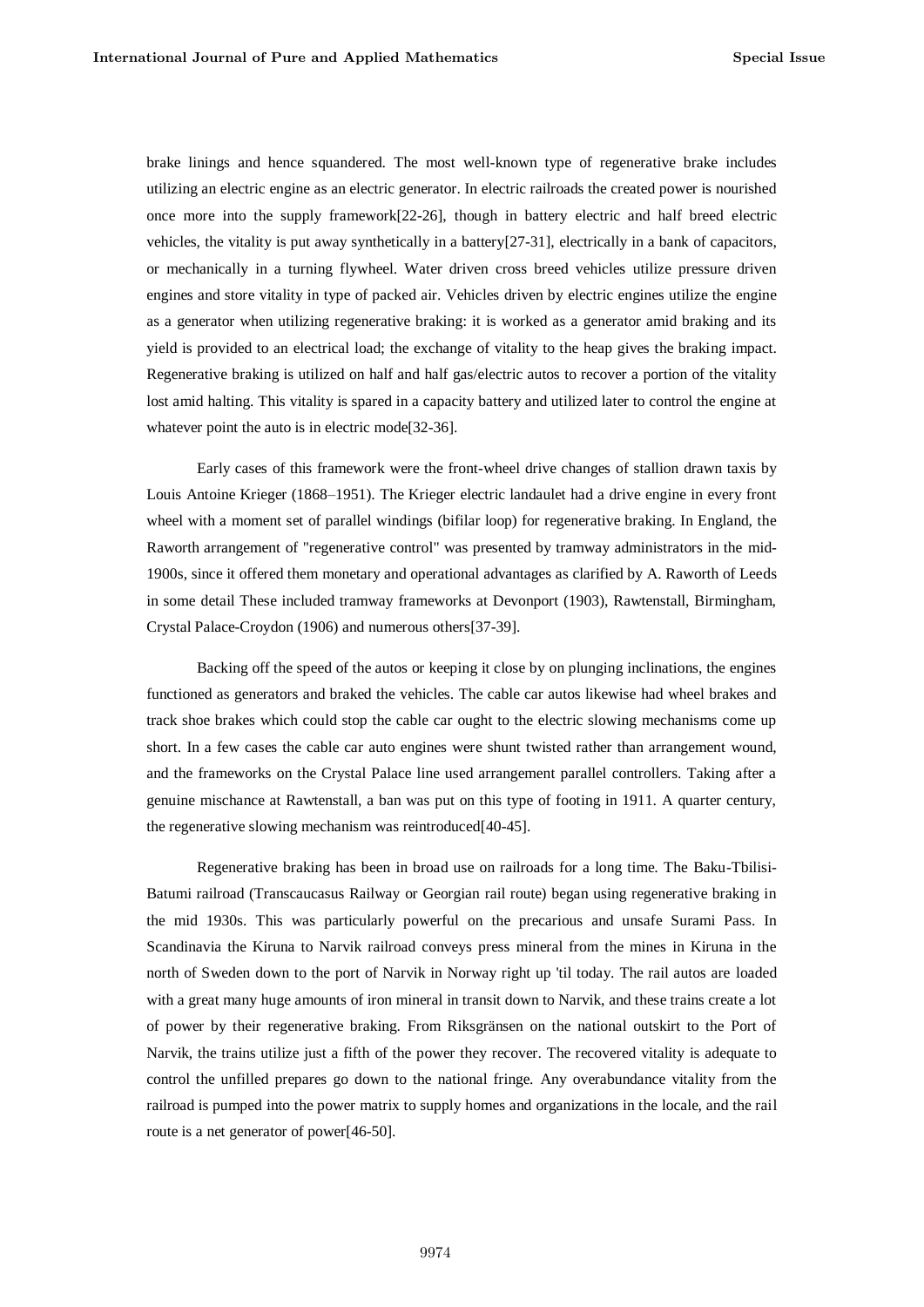### **COMPONENTS USED:-**

| 1)Motor               | 5)Chain Drive |
|-----------------------|---------------|
| 2)Dynamo              | 6) Disc Brake |
| 3) Battery            | 7)Frame       |
| 4) Electronic Circuit | 8)Shafts      |

# **DESIGN:**



# **WORKING:**

Regenerative braking and regenerative brakes are elements that can be found in completely electric and gas-electric half and half vehicles. Autos like the half and half Toyota Prius, Ford Fusion Hybrid and Honda Insight, and the completely electric Tesla Roadster include regenerative slowing mechanisms. Regenerative slowing mechanisms benefit from the likenesses in development of electric engines and electric power generators. An electric engine's inside is comprised of copper windings. It utilizes an electromagnetic vitality field to deliver torque through its fundamental shaft when power is connected to it. A generator or dynamo is likewise involved copper windings and makes utilization of an electromagnetic field; applying a constrain to turn its rotor permits it to deliver electric power. Regenerative braking depends on the guideline of material science that expresses that vitality can't be crushed; it must be changed starting with one shape then onto the next.

In a regenerative stopping mechanism, the goal is to recover the vitality side effect that outcomes when the brakes are connected. In electric or half and half cars, the electric engine that drives the auto's wheels has a noteworthy influence amid braking. At the point when the brake pedal is squeezed, the regenerative braking circuit switches the engine so that it now works backward to counter the bearing of the wheels. This inversion really makes it perform like a power generator or dynamo that produces electrical vitality. The power created is directed towards the auto's stockpiling batteries to revive them. The effectiveness of regenerative stopping mechanisms being used today has enhanced essentially. Some current frameworks can catch and store as much as 70 percent of the vitality that would some way or another have been lost. At higher paces, regenerative brakes still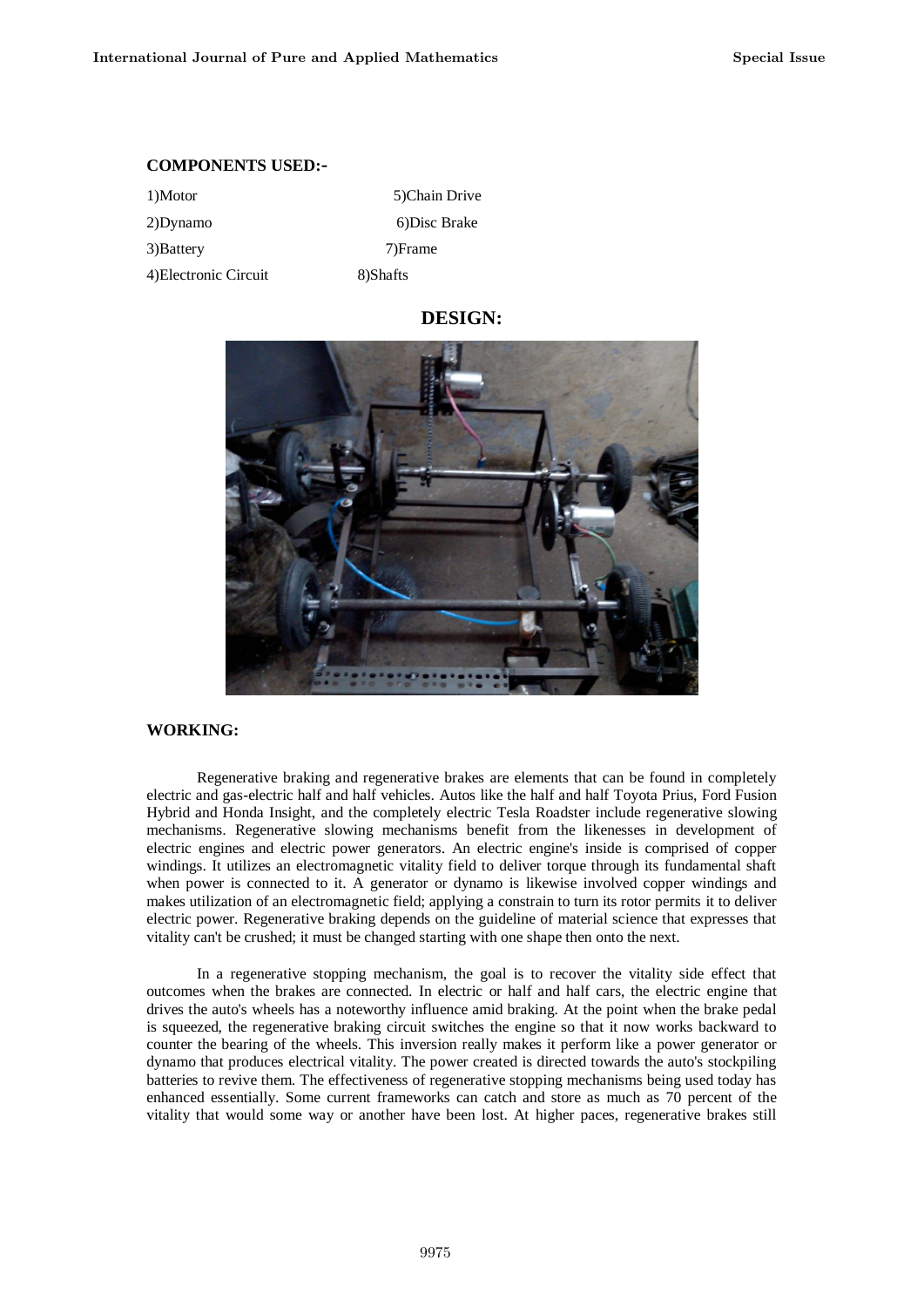require the help of conventional stopping mechanisms to be connected as a reinforcement. This recovering and putting away of electrical vitality might be compared to "stream" charging of the batteries. This is on account of more often than not, the electric engine keeps running in torque delivering mode to drive the vehicle. The prescribed battery charging strategy still must be performed to charge the batteries completely, albeit regenerative braking translates to an expansion in vehicle run.

### **PERFORMANCE GRAPH:-**



# **THERMODYNAMICS EQUATION:-**

Regenerative braking has a comparable vitality condition to the condition for the mechanical flywheel. Regenerative braking is a two-stage prepare including the engine/generator and the battery. The underlying motor vitality is changed into electrical vitality by the generator and is then changed over into synthetic vitality by the battery. This procedure is less productive than the flywheel. The productivity of the generator can be spoken to by: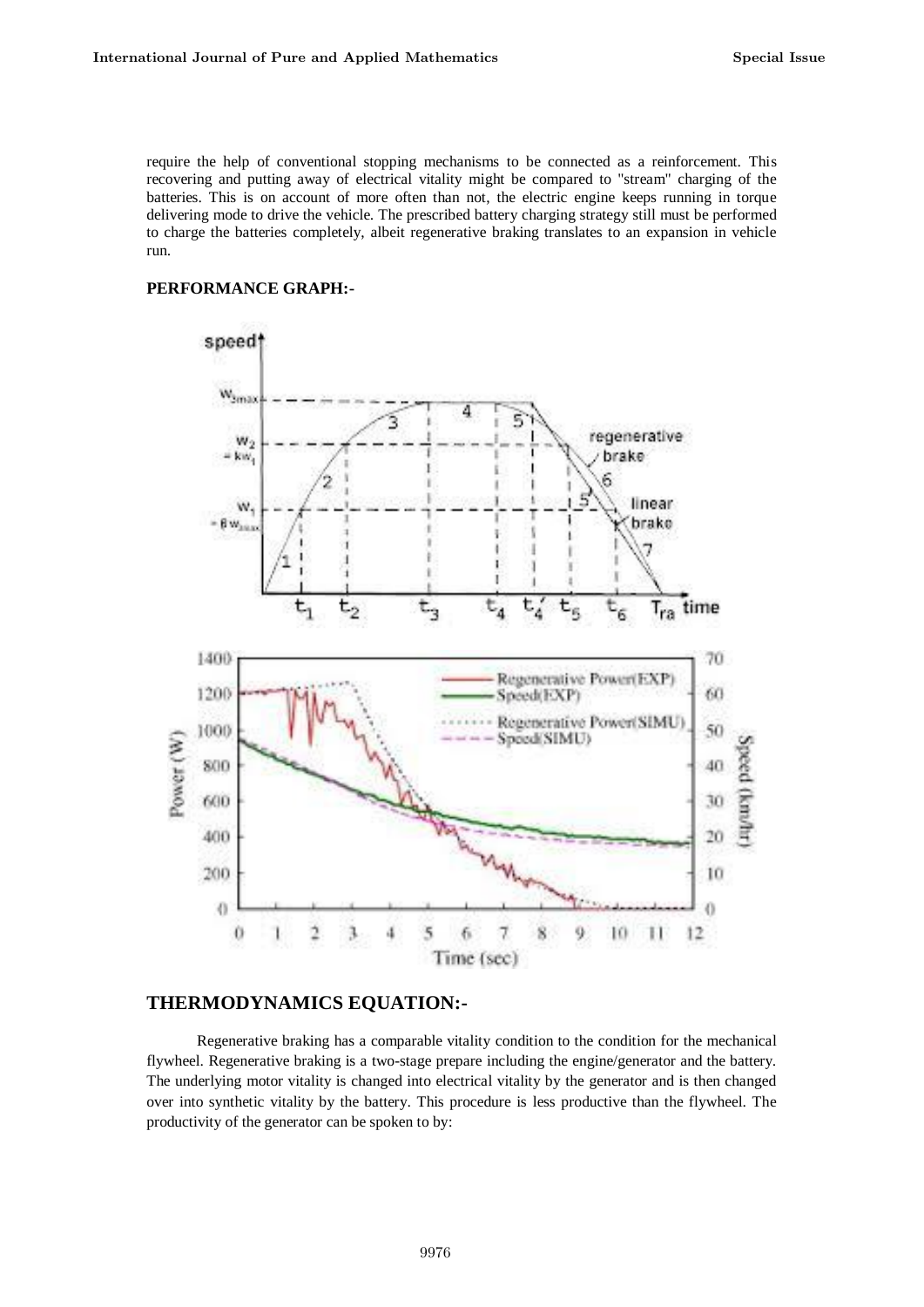$$
\eta_{gen} = \frac{W_{out}}{W_{in}}
$$
  
Where:

- $\bullet$   $W_{in}$  is the work into the generator.
	- $\bullet$   $W_{out}$  is the work produced by the generator.

The main work into the generator is the underlying dynamic vitality of the auto and the main work created by the generator is the electrical vitality. Revamping this condition to fathom for the power delivered by the generator gives this condition:

$$
P_{gen} = \frac{\eta_{gen}mv^2}{2\Delta t}
$$

- $\Delta t$  is the amount of time the car brakes.
- $m$  is the mass of the car.
- $v$  is the initial velocity of the car just before braking.

Where:

The efficiency of the battery can be described as:

$$
\eta_{batt} = \frac{P_{out}}{P_{in}}
$$

Where:

$$
\bullet \quad P_{in} = P_{gen}
$$

$$
\bullet \quad P_{out} = W_{out} \Delta t
$$

The work out of the battery represents the amount of energy produced by the regenerative brakes. This can be represented by:

$$
E_{out} = \frac{\eta_{batt}\eta_{gen}mv^2}{2}
$$

# **ADVANTAGES:**

- Increase of overall energy efficiency of a vehicle
- Increases vehicle range
- Cuts down on pollution related to electricity generation
- Increases the lifespan of friction braking systems
- Less use of traditional mechanical brakes leads to less wear over time

# **CONCLUSION:-**

The Fabrication process on the Regenerative Braking System had been implemented as per the prescribed measures been taken and the future enhancements should be processed on basis of the need of the study. The Implementation of the regenerative braking system be quite essential in automotive transportation with maximized performance in braking.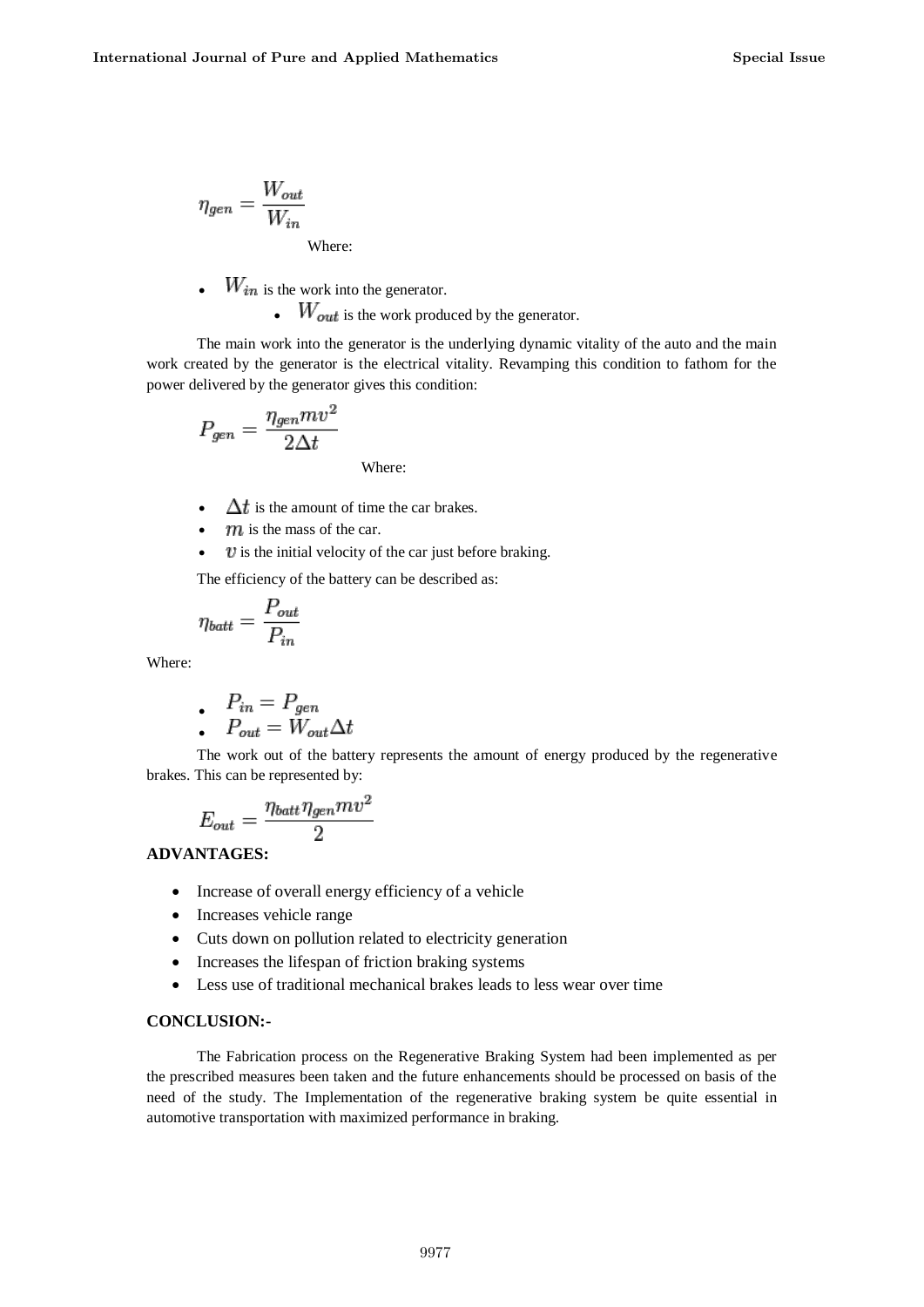### **REFERENCE:**

- 1. Cody J, 2008, "Regenerative Braking Control for a BLDC Motor in Electric Vehicle Applications", Honors Paper in Bachelor of Engineering degree, University of South Australia, School of Electrical and Information Engineering.
- 2. Ford R. 2007, "Regenerative Braking Boosts Green Credentials, Railway gazette", http://www.railwaygazette.com/ features view/article/2007/07/7577/regenerative braking ng\_boosts\_green\_credentials.htm, viewed: 23rd June 2008.
- 3. "Regen Braking" Q4D Sales Information Web Page, http://www.4qd.co.uk/fea/regen.html, viewed: 15th Aug 2008.
- 4. Brown W., "AN857 Brushless DC Motor Control Made Easy." Microchip Technology Inc, available **from** the state of the state of the state of the state of the state of the state of the state of the state of the state of the state of the state of the state of the state of the state of the state of the state http://www.microchip.com/stellent/idcplg?IdcService=SS\_GET\_PAGE&nodeId=1824&appn ote=en0 12037, viewed: 15 August 2008.
- 5. Rashid M. H., 2004, "Power Electronics: Circuits, Devices and Applications" Prentice Hall, 3rd Edition [6]. Emadi, A., 2005, "Handbook of Automotive Power Electronics and Motor Drives", CRC Taylor & Francis
- 6. Ramamoorthy, R., Kanagasabai, V., Kausalya, R., Impact of celebrities' image on brand, International Journal of Pure and Applied Mathematics, V-116, I-18 Special Issue, PP-251-253, 2017
- 7. Ramamoorthy, R., Kanagasabai, V., Vignesh, M., Quality assurance in operation theatre withreference to fortis malar hospital, International Journal of Pure and Applied Mathematics, V-116, I-14 Special Issue, PP-87-93, 2017
- 8. Ramya, N., Arthy, J., Honey comb graphs and its energy, International Journal of Pure and Applied Mathematics, V-116, I-18 Special Issue, PP-83-86, 2017
- 9. Ramya, N., Jagadeeswari, P., Proper coloring of regular graphs, International Journal of Pure and Applied Mathematics, V-116, I-16 Special Issue, PP-531-533, 2017
- 10. Ramya, N., Karunagaran, K., Proper, star and acyclic coloring of some graphs, International Journal of Pure and Applied Mathematics, V-116, I-16 Special Issue, PP-43-44, 2017
- 11. Ramya, N., Muthukumar, M., On coloring of 4-regular graphs, International Journal of Pure and Applied Mathematics, V-116, I-16 Special Issue, PP-491-494, 2017
- 12. Ramya, N., Muthukumar, M., On star and acyclic coloring of graphs, International Journal of Pure and Applied Mathematics, V-116, I-16 Special Issue, PP-467-469, 2017
- 13. Ramya, N., Pavi, J., Coloring of book and gear graphs, International Journal of Pure and Applied Mathematics, V-116, I-17 Special Issue, PP-401-402, 2017
- 14. Ramya, P., Hameed Hussain, J., Alteration framework for integrating quality of service in internet real-time network, International Journal of Pure and Applied Mathematics, V-116, I-8 Special Issue, PP-57-61, 2017
- 15. Ramya, P., Sriram, M., Tweet sarcasm: Peep, International Journal of Pure and Applied Mathematics, V-116, I-10 Special Issue, PP-231-235, 2017
- 16. Sabarish, R., Meenakshi, C.M., Comparision of beryllium and CI connecting rod using ansys, International Journal of Pure and Applied Mathematics, V-116, I-17 Special Issue, PP-127-132, 2017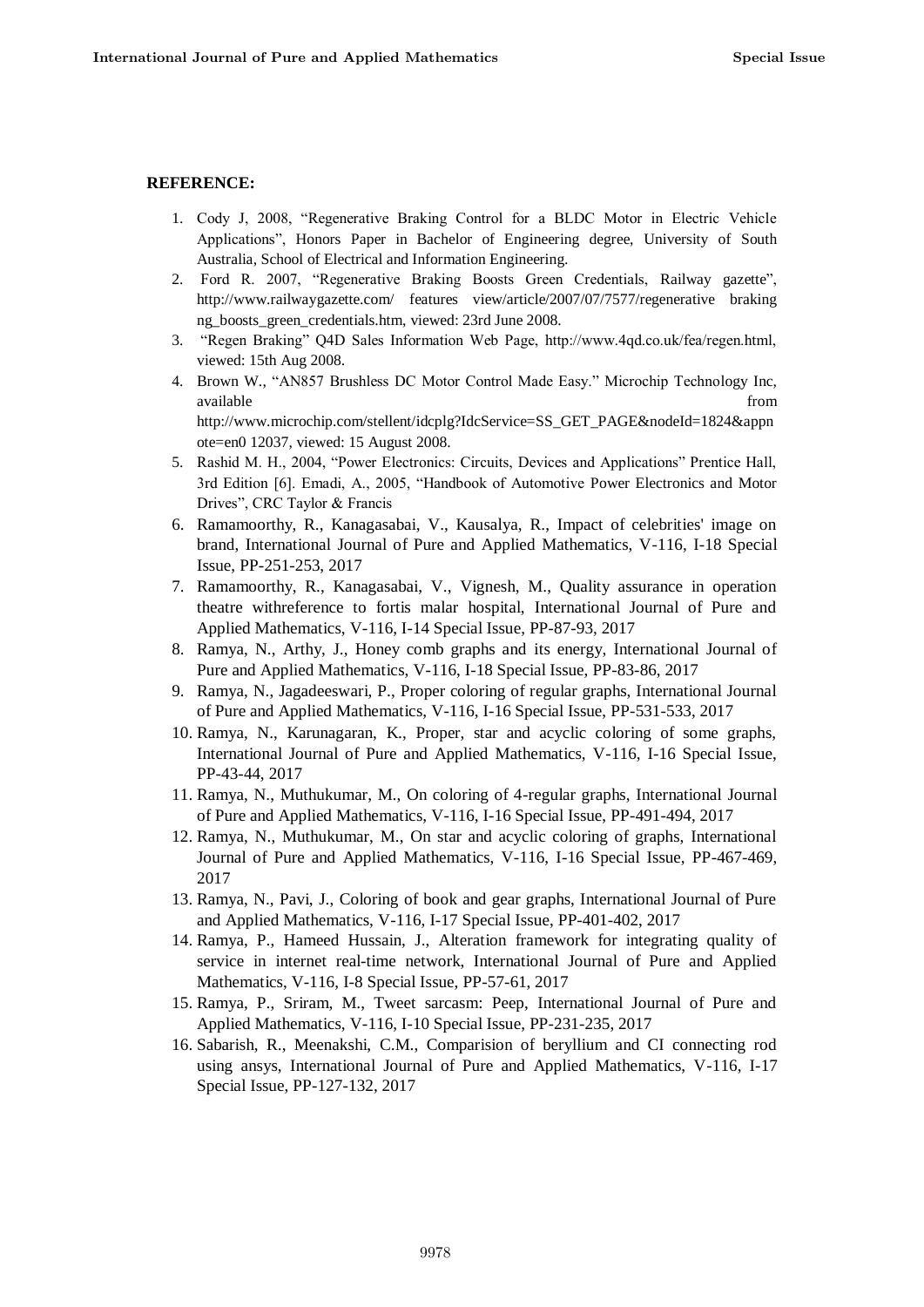- 17. Sabarish, R., Rakesh, N.L., Outcome of inserts for enhancing the heat exchangers, International Journal of Pure and Applied Mathematics, V-116, I-17 Special Issue, PP-419-422, 2017
- 18. Sangeetha, M., Gokul, N., Aruls, S., Estimator for control logic in high level synthesis, International Journal of Pure and Applied Mathematics, V-116, I-20 Special Issue, PP-425-428, 2017
- 19. Sangeetha, M., Gokul, N., Aruls, S., Image steganography using a curvelet transformation, International Journal of Pure and Applied Mathematics, V-116, I-20 Special Issue, PP-417-422, 2017
- 20. Saraswathi, P., Srinivasan, V., Peter, M., Research on financial supply chain from view of stability, International Journal of Pure and Applied Mathematics, V-116, I-17 Special Issue, PP-211-213, 2017
- 21. Saravana Kumar, A., Hameed Hussain, J., Expanding the pass percentage in semester examination, International Journal of Pure and Applied Mathematics, V-116, I-15 Special Issue, PP-45-48, 2017
- 22. Saravana, S., Arulselvi, S., AdaBoost SVM based brain tumour image segmentation and classification, International Journal of Pure and Applied Mathematics, V-116, I-20 Special Issue, PP-399-403, 2017
- 23. Saravana, S., Arulselvi, S., Dynamic power management monitoring and controlling system using wireless sensor network, International Journal of Pure and Applied Mathematics, V-116, I-20 Special Issue, PP-405-408, 2017
- 24. Saravana, S., Arulselvi, S., Clustered morphic algorithm based medical image analysis, International Journal of Pure and Applied Mathematics, V-116, I-20 Special Issue, PP-411-415, 2017
- 25. Saravana, S., Arulselvi, S., Networks, International Journal of Pure and Applied Mathematics, V-116, I-20 Special Issue, PP-393-396, 2017
- 26. Saritha, B., Chockalingam, M.P., Adsorptive removal of heavy metal chromium from aqueous medium using modified natural adsorbent, International Journal of Civil Engineering and Technology, V-8, I-8, PP-1382-1387, 2017
- 27. Saritha, B., Chockalingam, M.P., Adsorptive removal of brilliant green dye by modified coconut shell adsorbent, International Journal of Pure and Applied Mathematics, V-116, I-13 Special Issue, PP-211-215, 2017
- 28. Saritha, B., Chockalingam, M.P., Photodegradation of eriochrome black-T dye from aqueous medium by photocatalysis, International Journal of Pure and Applied Mathematics, V-116, I-13 Special Issue, PP-183-187, 2017
- 29. Saritha, B., Chockalingam, M.P., Photodradation of malachite green DYE using TIO<inf>2</inf>/activated carbon composite, International Journal of Civil Engineering and Technology, V-8, I-8, PP-156-163, 2017
- 30. Saritha, B., Chockalingam, M.P., Synthesis of photocatalytic composite Fe-C/TiO2 for degradation of malachite green dye from aqueous medium, International Journal of Pure and Applied Mathematics, V-116, I-13 Special Issue, PP-177-181, 2017
- 31. Saritha, B., Chockalingam, M.P., Removal of heavy X`X`l from aqueous medium using modified natural adsorbent, International Journal of Pure and Applied Mathematics, V-116, I-13 Special Issue, PP-205-210, 2017
- 32. Saritha, B., Chockalingam, M.P., Degradation of malachite green dye using a semiconductor composite, International Journal of Pure and Applied Mathematics, V-116, I-13 Special Issue, PP-195-199, 2017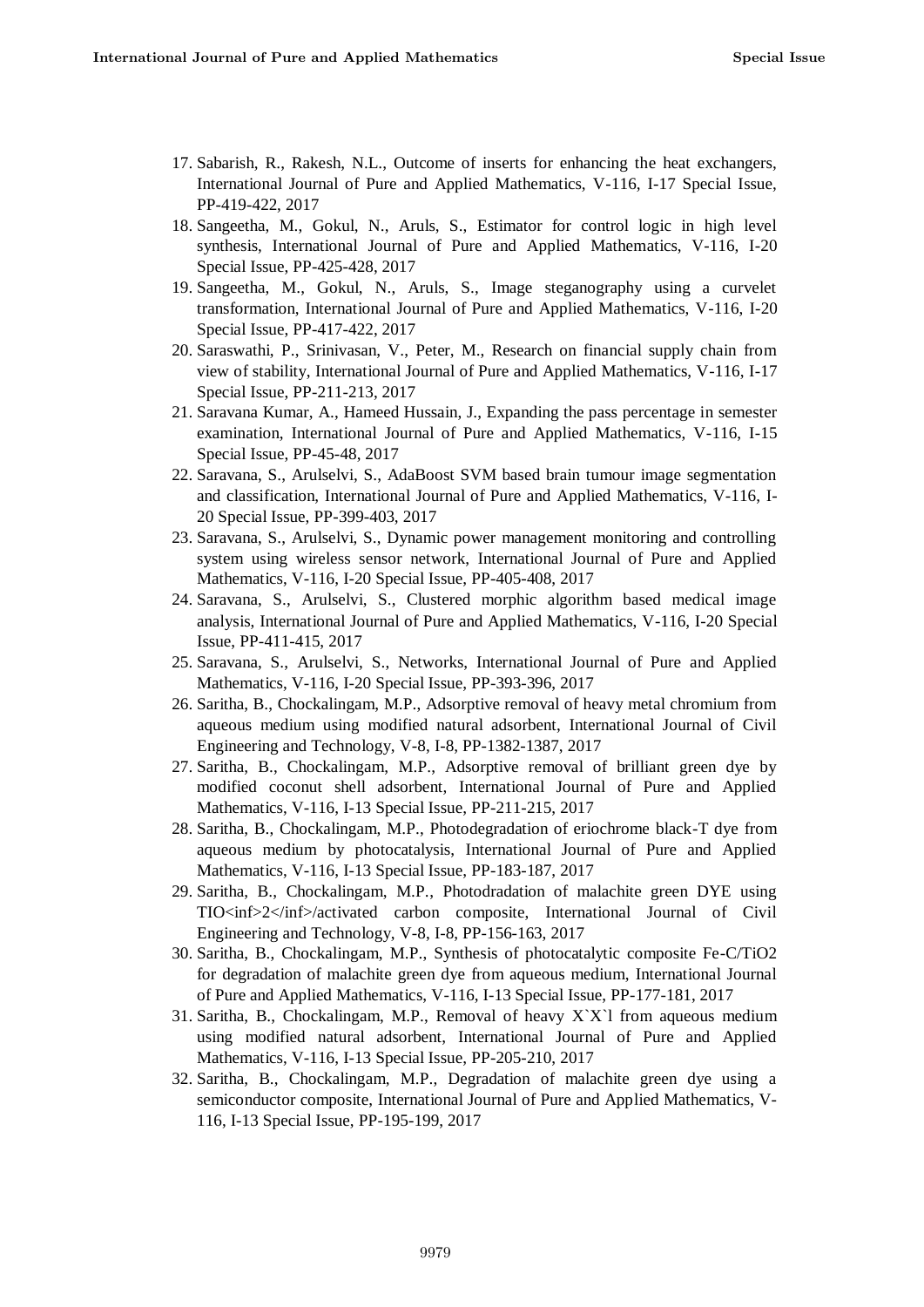- 33. Sartiha, B., Chockalingam, M.P., Photocatalytic decolourisationoftextileindustrywastewaterby TiO2, International Journal of Pure and Applied Mathematics, V-116, I-18 Special Issue, PP-221-224, 2017
- 34. Sartiha, B., Chockalingam, M.P., Study on photocatalytic degradation of Crystal Violet dye using a semiconductor, International Journal of Pure and Applied Mathematics, V-116, I-18 Special Issue, PP-209-212, 2017
- 35. Shanthi, E., Nalini, C., Rama, A., The effect of highly-available epistemologies on hardware and architecture, International Journal of Pharmacy and Technology, V-8, I-3, PP-17082-17086, 2016
- 36. Shanthi, E., Nalini, C., Rama, A., Drith: Autonomous,random communication, International Journal of Pharmacy and Technology, V-8, I-3, PP-17002-17006, 2016
- 37. Shanthi, E., Nalini, C., Rama, A., A case for replication, International Journal of Pharmacy and Technology, V-8, I-3, PP-17234-17238, 2016
- 38. Shanthi, E., Nalini, C., Rama, A., Elve: A methodology for the emulation of robots, International Journal of Pharmacy and Technology, V-8, I-3, PP-17182-17187, 2016
- 39. Shanthi, E., Nalini, C., Rama, A., Autonomous epistemologies for 802.11 mesh networks, International Journal of Pharmacy and Technology, V-8, I-3, PP-17087- 17093, 2016
- 40. Sharavanan, R., Golden Renjith, R.J., Design and analysis of fuel flow in bend pipes, International Journal of Pure and Applied Mathematics, V-116, I-15 Special Issue, PP-59-64, 2017
- 41. Sharavanan, R., Jose Ananth Vino, V., Emission analysis of C.I engine run by diesel,sunflower oil,2 ethyl hexyl nitrate blends, International Journal of Pure and Applied Mathematics, V-116, I-14 Special Issue, PP-403-408, 2017
- 42. Sharavanan, R., Sabarish, R., Design of built-in hydraulic jack for light motor vehicles, International Journal of Pure and Applied Mathematics, V-116, I-17 Special Issue, PP-457-460, 2017
- 43. Sharavanan, R., Sabarish, R., Design and fabrication of aqua silencer using charcoal and lime stone, International Journal of Pure and Applied Mathematics, V-116, I-14 Special Issue, PP-513-516, 2017
- 44. Sharmila, G., Thooyamani, K.P., Kausalya, R., A schoolwork on customer relationship management with special reference to domain 2 host, International Journal of Pure and Applied Mathematics, V-116, I-20 Special Issue, PP-199-203, 2017
- 45. Sharmila, S., Jeyanthi Rebecca, L., Anbuselvi, S., Kowsalya, E., Kripanand, N.R., Tanty, D.S., Choudhary, P., SwathyPriya, L., GC-MS analysis of biofuel extracted from marine algae, Der Pharmacia Lettre, V-8, I-3, PP-204-214, 2016
- 46. Sidharth Raj, R.S., Sangeetha, M., Data embedding method using adaptive pixel pair matching method, International Journal of Pure and Applied Mathematics, V-116, I-15 Special Issue, PP-417-421, 2017
- 47. Sidharth Raj, R.S., Sangeetha, M., Android based industrial fault monitoring, International Journal of Pure and Applied Mathematics, V-116, I-15 Special Issue, PP-423-427, 2017
- 48. Sidharth Raj, R.S., Sangeetha, M., Mobile robot system control through an brain computer interface, International Journal of Pure and Applied Mathematics, V-116, I-15 Special Issue, PP-413-415, 2017